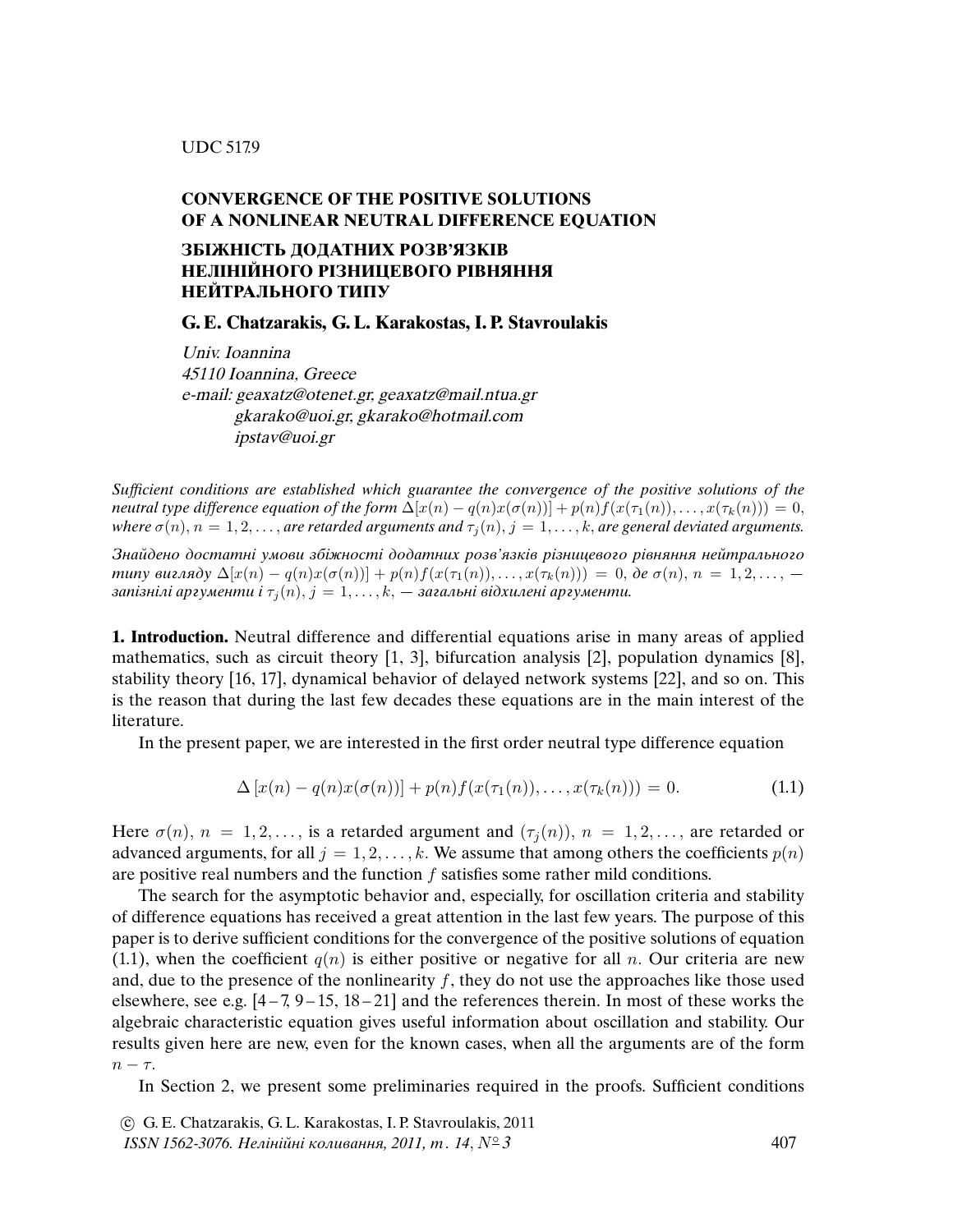which ensure that the solutions converge to  $+\infty$  are given in Section 3 and in the final Section 4 we investigate the convergence of the solutions to zero.

**2. Some preliminaries.** We shall denote by N the set of all positive integers. Moreover we assume the following conditions:

 $(C_1)$  The sequence  $(\sigma(n))$  satisfies

$$
\sigma(n) \le n - 1. \tag{2.1}
$$

Also, given any large integer N, assume that there exists an integer  $\zeta$  such that

$$
[N, +\infty) \cap \mathbb{N} \subseteq \mathcal{R}(\sigma|_{[\zeta, +\infty) \cap \mathbb{N}}). \tag{2.2}
$$

We denote by  $\zeta(N)$  the smallest integer with this property and assume that  $\lim \zeta(N) = +\infty$ .

The following lemma provides some tools which are useful for the main results:

**Lemma 2.1.** Let

 $M(n) := \min\{r : \sigma(r) \geq n\}.$ 

If the condition (2.1) is satisfied, then for each  $\hat{n}$  there is a certain  $\beta$  such that, for all  $n \geq M(\hat{n})$ , there is a positive integer  $m(n)$  satisfying the double inequality

$$
\hat{n} \le \sigma^{(m(n))}(n) \le \beta \tag{2.3}
$$

and

$$
\lim m(n) = +\infty. \tag{2.4}
$$

**Proof.** Assume that (2.3) is not true. Then there is some  $\hat{n}$  such that, for each k there is some  $n(k) \geq M(\hat{n})$  having the property that, for all positive integers m,

$$
\sigma^{(m)}(n(k)) > k.
$$

Therefore we have

$$
k < \sigma^{(m)}(n(k)) \le \sigma^{(m-1)}(n(k)) - 1 \le \sigma^{(m-2)}(n(k)) - 2 \le \ldots \le \sigma(n(k)) - (m-1) \le n(k) - m.
$$

Thus we get the inequality

$$
k \le \lim_{m} [n(k) - m] = -\infty,
$$

which is impossible. This proves  $(2.3)$ .

To prove (2.4) assume that it is not true. Then there is some  $\gamma > 0$  satisfying

$$
m(n) \leq \gamma, \quad n = 1, 2, \dots
$$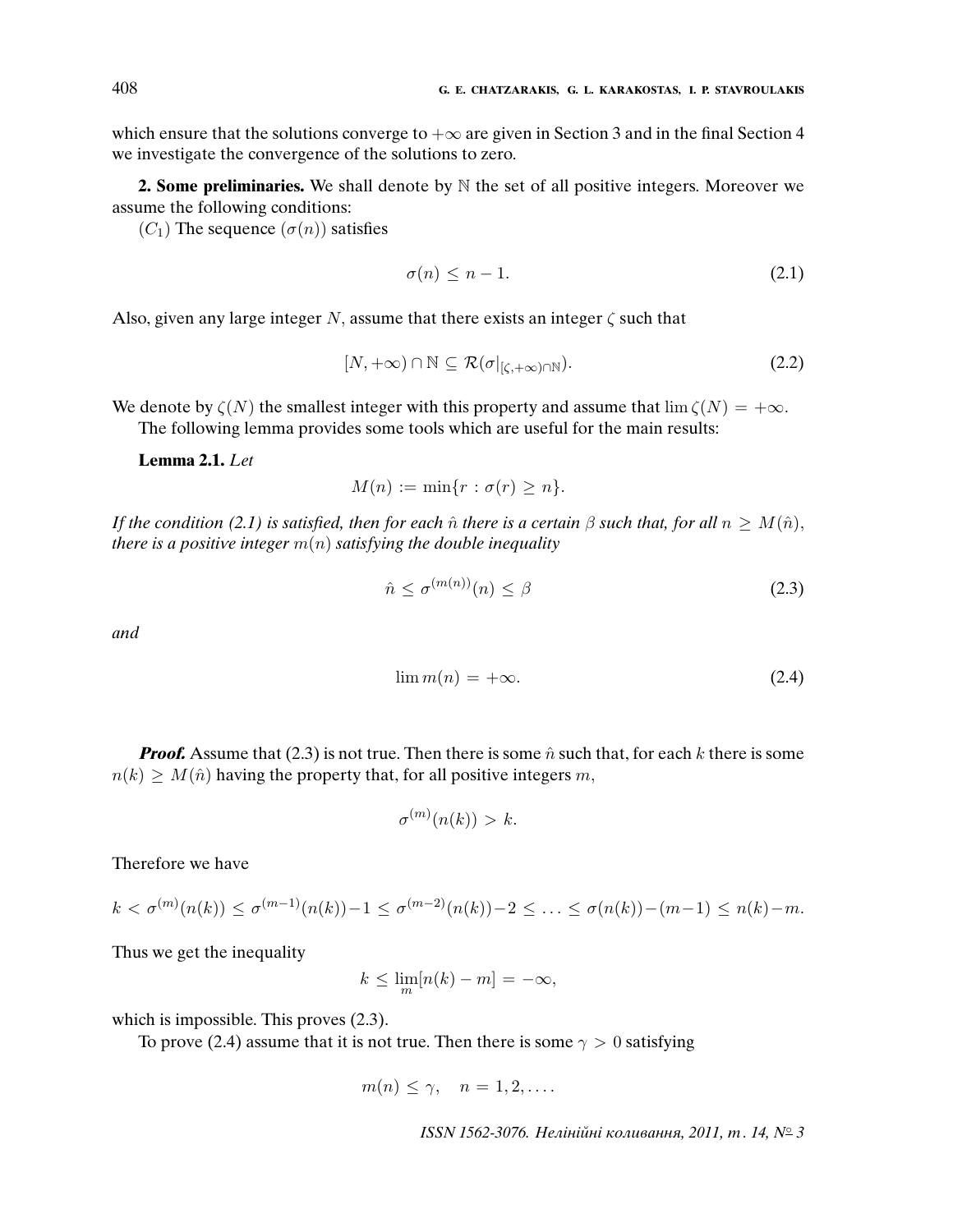Since the sequence  $(m(n))$  consists of nonnegative integers, there exists a (strictly increasing) sequence of positive integers  $n<sub>\lambda</sub>$  such that all the terms of the sequence  $(m(n<sub>\lambda</sub>))$  are equal to a constant positive integer, say, A. Thus we have

$$
m(n_{\lambda}) =: A, \quad \lambda = 1, 2, \dots
$$

From statement (2.3) we have

$$
\hat{n} \le \sigma^A(n_\lambda) \le \beta =: B.
$$

Therefore it follows that

$$
\sigma(\sigma^{A-1}(n_{\lambda})) \leq \beta =: B_1.
$$

Again, we have

$$
\sigma(\sigma^{A-2}(n_{\lambda})) \leq \beta =: B_2
$$

and so, finally, we obtain

$$
n_{\lambda} \leq \beta =: B_A.
$$

Hence the sequence  $(n_{\lambda})$  is bounded, a contradiction. This proves statement (2.4) and the proof of the lemma is complete.

Given  $\hat{n}$  and any  $n \geq \hat{n}$  the smallest positive integer  $\beta$  corresponding to n will be denoted by  $\beta(n)$ . Also, the biggest  $m(n)$  corresponding to  $\hat{n}$  and n via the previous lemma will be denoted by  $m(\hat{n}, n)$ .

Here we present an example which illustrates the results of the previous lemma.

**Example 2.1.** For each positive integer consider the greatest odd integer  $\sigma(n)$  which is (strictly) smaller than *n*. This means that, if *n* is an odd integer, say,  $2\lambda + 1$ , then we have

$$
\sigma(n) = 2\lambda - 1 \quad \text{and} \quad \sigma(n+1) = \sigma(2\lambda + 2) = 2\lambda + 1
$$

and if *n* is an even integer, say,  $2\lambda$ , then

$$
\sigma(n) = 2\lambda - 1 \quad \text{and} \quad \sigma(n+1) = \sigma(2\lambda + 1) = 2\lambda - 1.
$$

These facts show that for each  $n$  the quantity

$$
M(\hat{n}) := \beta(n) = 2|n/2| + 1
$$

satisfies the requirements of Lemma 2.1, where  $|a|$  denotes the integer part of a. Also it is not hard to show that

$$
\sigma^{(k)} := 2\left\lfloor\frac{n}{2}\right\rfloor + 1 - 2k
$$

and the sequence  $(m(\hat{n}, n))$  (guaranteed from Lemma 2.1) has terms given by

$$
m(\hat{n},n):=\left\lfloor\frac{n-\hat{n}}{2}\right\rfloor.
$$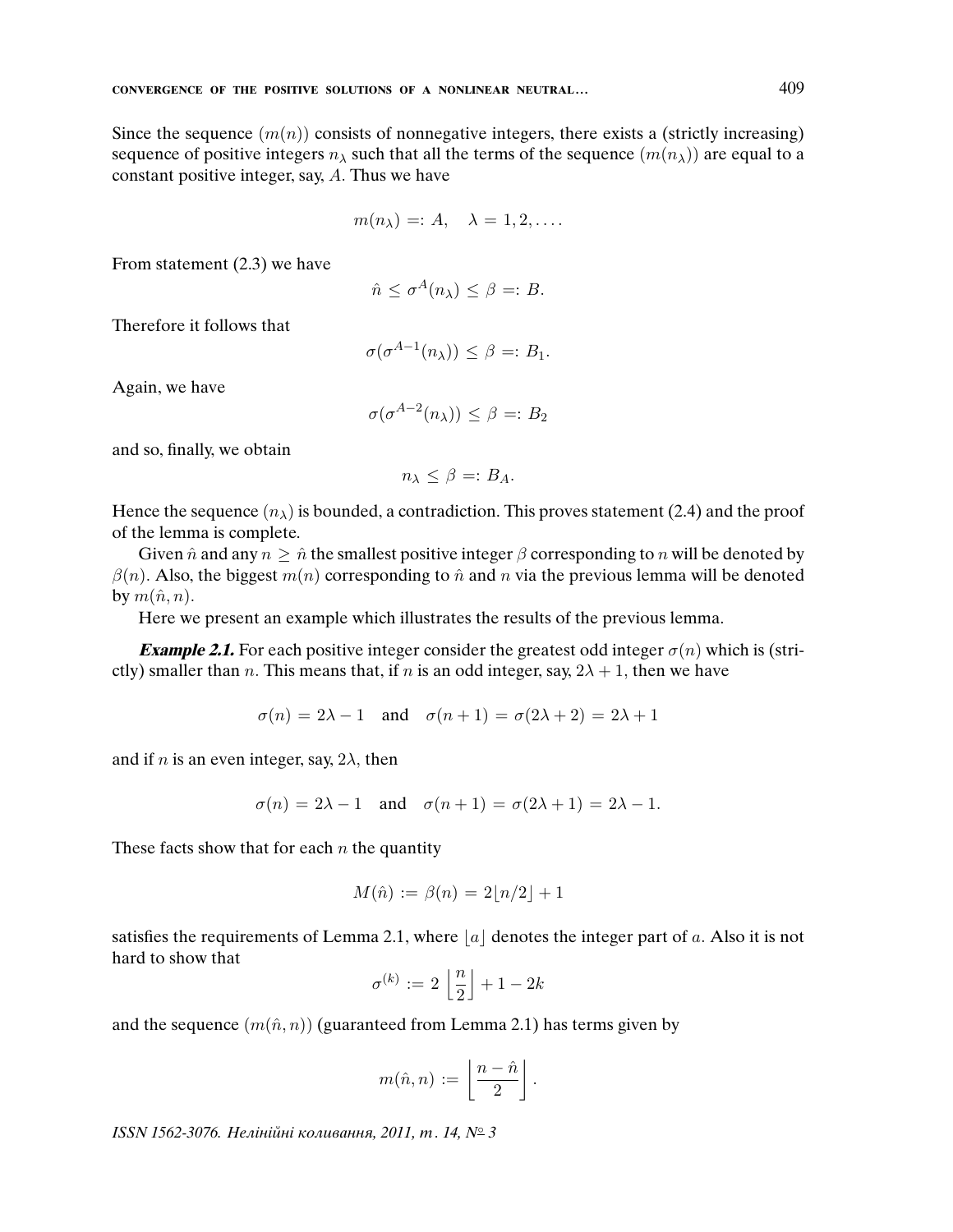**3. The case**  $q(n) > 0$ . Before giving our main results it is convenient to assume that there is a *starting* point  $n_0 \in \mathbb{N}$  such that

$$
\min\{\sigma(n), \tau_1(n), \tau_2(n), \ldots, \tau_k(n)\} \ge 1, \quad n \ge n_0,
$$

and a starting set

$$
J(n_0) := [n_0, \beta(n_0)] \cap \mathbb{N}.
$$

The following conditions are assumed throughout this section:

 $(C_2)$  The sequence  $(p(n))$  consists of nonnegative real numbers and satisfies the property: There exists a certain  $\alpha > 0$  and for each  $n \in \mathbb{N}$  there is  $N(n) \in \mathbb{N}$  such that  $N(n) > n$  and

$$
\sum_{j=n}^{N(n)} p(j) \ge \alpha.
$$
\n(3.1)

 $(C_3)$  The sequence  $(q(n))$  consists of nonnegative real numbers and it is bounded.

 $(C_4)$  For each  $\varepsilon > 0$ ,

$$
\inf\{f(u^1, u^2, \dots, u^k) : u^j \ge \varepsilon, \quad j = 1, 2, \dots, k\} > 0.
$$

**Remark 3.1.** It is easy to see that the next two conditions are equivalent to condition  $(C_4)$ :  $(C_{4a})$  For each  $\varepsilon > 0$  there is some  $\delta > 0$  such that the relations  $u^j \geq \varepsilon$ ,  $j = 1, 2, ..., k$ , imply that

$$
f(u^1, u^2, \dots, u^k) \ge \delta.
$$

 $(C_{4_b})$  Given sequences  $y^{j}(n)$ ,  $j = 1, 2, ..., k$ , the relation

$$
\lim f(y^{1}(n), y^{2}(n), \dots, y^{k}(n)) = 0
$$

implies that there is some index  $j \in \{1, 2, \ldots, k\}$  and a subsequence  $(\mu(n))$  such that

$$
\lim y^j(\mu(n)) = 0.
$$

It is easy to see that from condition  $(C_4)$  it follows that the function  $f: \mathbb{R}^k \to \mathbb{R}$  satisfies the sign property  $f(u^1, u^2, \dots, u^k) > 0$  for all reals  $u^j > 0$ .

**Theorem 3.1.** Assume that conditions  $(C_1) - (C_4)$  hold and moreover let

$$
\lim \sigma(n) = \lim \tau_1(n) = \lim \tau_2(n) = \ldots = \lim \tau_k(n) = +\infty.
$$

If  $m(n_0, n)$  is the quantity defined in Lemma 2.1 and the condition

$$
\lim_{j=0}^{m(n_0,n)-1} q(\sigma^{(j)}(n)) = +\infty
$$
\n(3.2)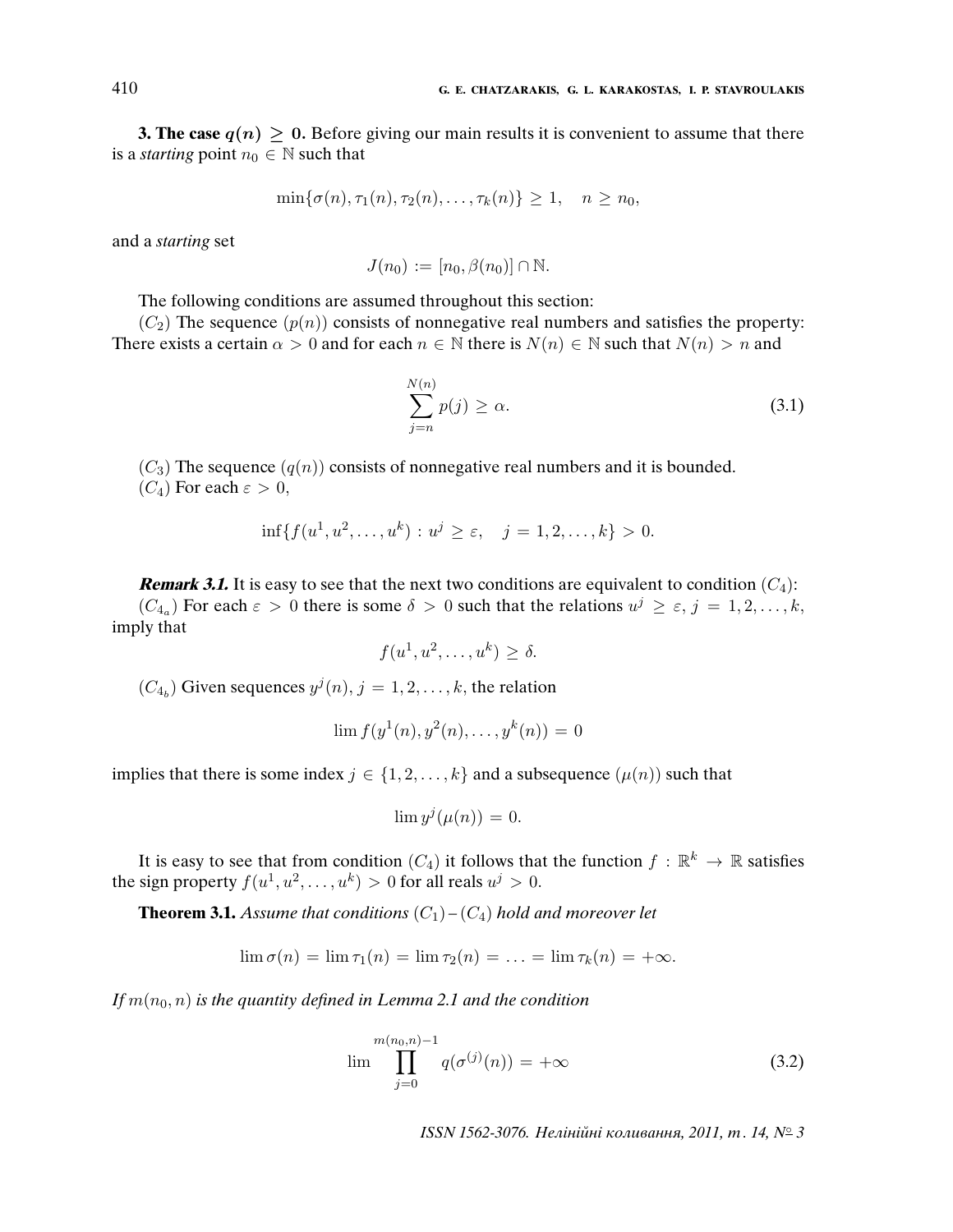is satisfied, then any eventually non-negative solution  $(x(n))$  of the difference equation (1.1) with

$$
S(n_0) := \min\{x(n) : n \in J(n_0)\} > 0 \tag{3.3}
$$

tends to  $+\infty$ .

**Proof.** Let  $\beta(n)$  be the quantity guaranteed by (and having the properties as described in) Lemma 2.1. For each  $n > n_0$  we let

$$
z(n) := x(n) - q(n)x(\sigma(n))
$$

and then observe that

$$
\Delta[z(n)] = -p(n)f(x(\tau_1(n)), x(\tau_2(n)), \ldots, x(\tau_k(n))) \leq 0.
$$

This means that the sequence  $(z(n))$  is decreasing and so the limit

$$
l := \lim z(n)
$$

exists in  $[-\infty, +\infty)$ .

We shall examine the following cases: *Case 1:*  $l \geq 0$ . Then we have

$$
x(n) - q(n)x(\sigma(n)) = z(n) \ge 0
$$

and therefore

$$
x(n) \ge q(n)x(\sigma(n)).\tag{3.4}
$$

Let  $m(n_0, n)$  be the quantity given in Lemma 2.1. Applying repeatedly inequality (3.4), finally, we obtain

$$
x(n) \ge q(n)x(\sigma(n)) \ge q(n)q(\sigma(n))x(\sigma^{(2)}(n)) \ge \ldots \ge \prod_{j=0}^{m(n_0,n)-1} q(\sigma^{(j)}(n))S(n_0), \quad (3.5)
$$

which tends to  $+\infty$  because of (3.2). Thus  $\lim x(n) = +\infty$  and the result is true in this case.

Case 2:  $l < 0$ . We claim that l cannot be finite. Indeed, assume that this is true. From (1.1) we get

$$
z(n+1) - z(n) + p(n)f(x(\tau_1(n)), x(\tau_2(n)), \dots, x(\tau_k(n))) = 0.
$$
\n(3.6)

If  $N(n)$  is the quantity defined in condition  $(C_2)$ , summing up both sides of relation (3.6) from n to  $N(n)$ , we get

$$
z(N(n) + 1) - z(n) + \sum_{j=n}^{N(n)} p(j) f(x(\tau_1(j)), x(\tau_2(j)), \ldots, x(\tau_k(j))) = 0.
$$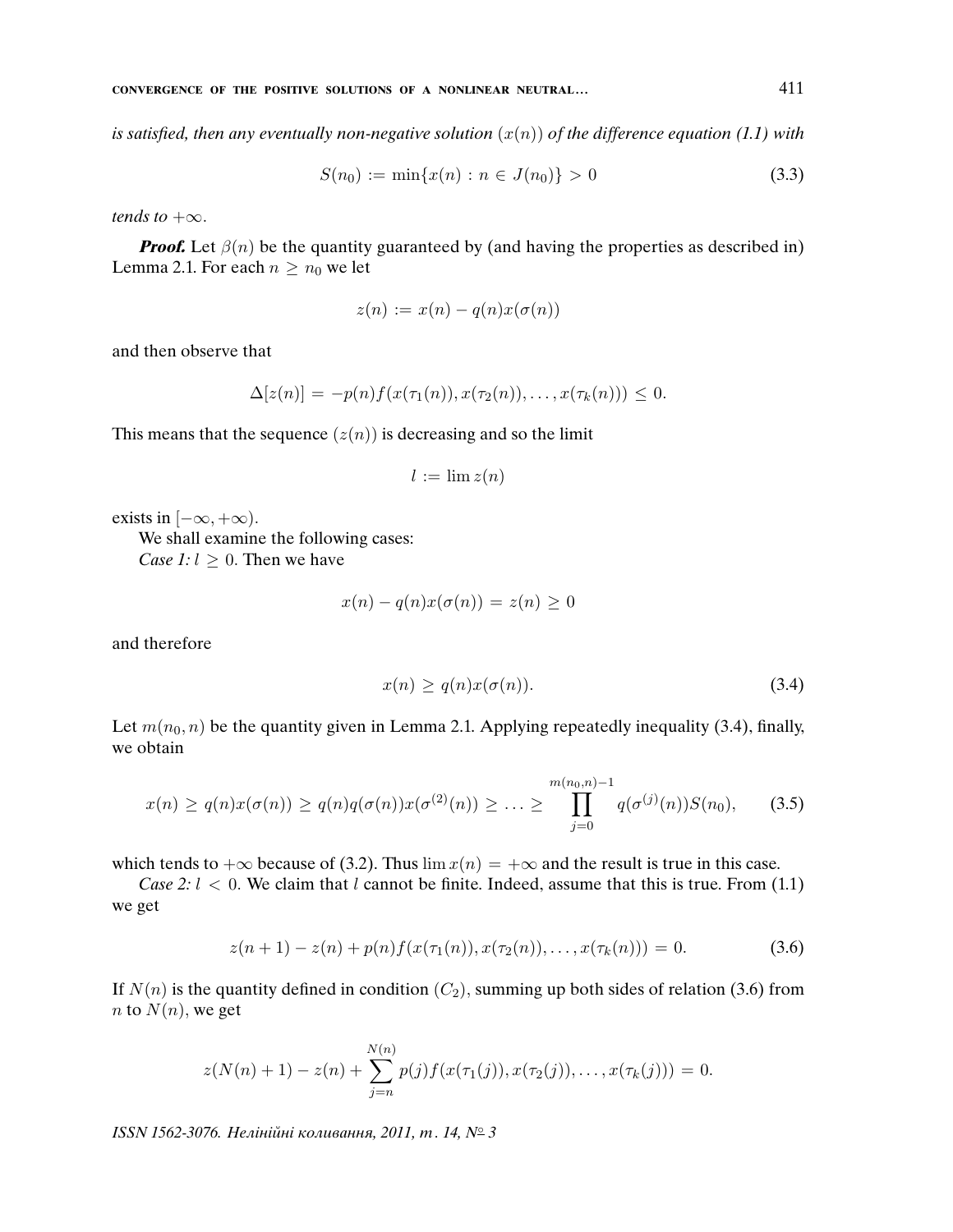Thus it follows that

$$
-[z(N(n) + 1) - z(n)] = \sum_{j=n}^{N(n)} p(j) f(x(\tau_1(j)), x(\tau_2(j)), \dots, x(\tau_k(j))) \ge
$$
  
 
$$
\ge \alpha \min\{f(x(\tau_1(j)), x(\tau_2(j)), \dots, x(\tau_k(j))) : j = n, \dots N(n)\} =
$$
  
 
$$
= \alpha f(x(\tau_1(t(n))), x(\tau_2(t(n))), \dots, x(\tau_k(t(n))))
$$

for some  $t(n) \in [n, N(n)] \cap \mathbb{N}$ .

By using the three facts:

 $\alpha > 0$ ,

the solution is nonnegative, and

the limit  $l$  is a finite real number,

we conclude that

$$
\lim f(x(\tau_1(t(n))), x(\tau_2(t(n))), \ldots, x(\tau_k(t(n)))) = 0
$$

and, due to condition  $(C_{4_b})$ , there is some index  $j \in \{1, 2, ..., k\}$  and a subsequence  $(\mu(n))$ such that

$$
\lim x(\tau_j(\mu(n)))=0.
$$

Take any large *n* which guarantees the existence of the number  $\zeta(\tau_j(\mu(n)))$  satisfying condition (2.2). Hence, it follows that there is a certain integer  $r \ge \zeta(\tau_j(\mu(n)))$  such that

$$
\sigma(r) = \tau_j(\mu(n)).
$$

We let  $r(n)$  be the smallest of all such r which correspond to n. Then, clearly, we have

$$
\lim r(n) = +\infty
$$

and moreover

$$
z(r(n)) - x(r(n)) = -q(r(n))x(\sigma(r(n))) = -q(r(n))x(\tau_j(\mu(n))),
$$

which tends to zero. Thus we get

$$
0 = \lim(z(r(n)) - x(r(n))) = l - \lim x(r(n)),
$$

which is impossible, since we have  $l < 0$  and the solution x is nonnegative. This proves our claim. Thus it follows that  $l = -\infty$ , namely,

$$
\lim z(n) = -\infty.
$$

This fact, together with the inequality

$$
z(n) = x(n) - q(n)x(\sigma(n)) \geq -q(n)x(\sigma(n)),
$$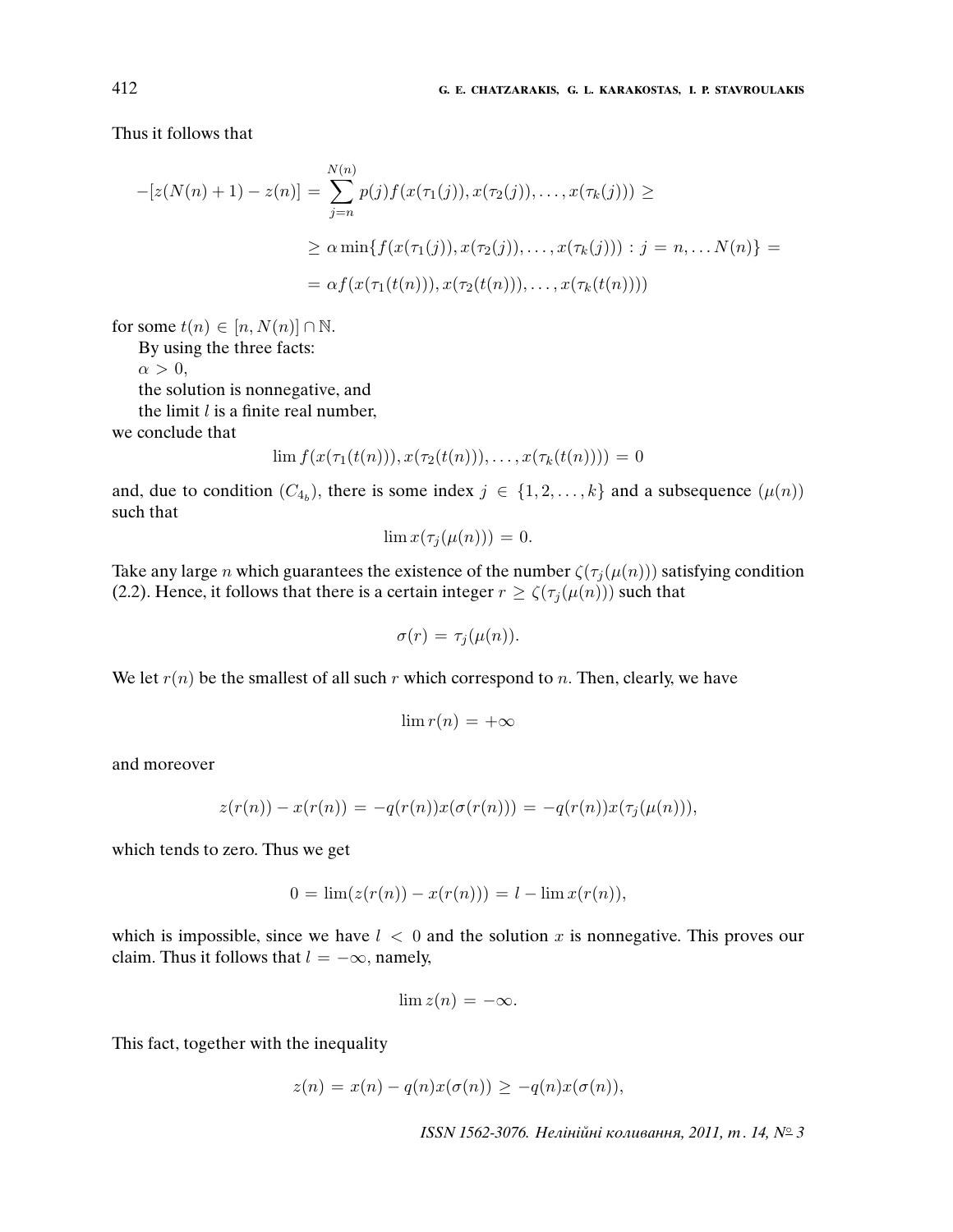imply that

$$
\lim x(\sigma(n)) = +\infty,\tag{3.7}
$$

because the sequence  $(q(n))$  is bounded.

We shall show that the whole sequence  $(x(n))$  converges to  $+\infty$ . Indeed, otherwise, there is a subsequence  $(x(s(n)))$  of  $(x(n))$  having a finite limit. Then this sequence is bounded from above; let  $b$  be an upper bound of it, i.e.,

$$
0 \le x(s(n)) \le b. \tag{3.8}
$$

From (2.2), it follows that for any large n, there is some  $\nu(n) \ge \zeta(\sigma(n))$  such that

$$
s(n) = \sigma(\nu(n)).
$$

Hence from (3.8) we get

$$
x(\sigma(\nu(n))) \le b,
$$

which contradicts (3.7).

Theorem 3.1 is proved.

In the following example it is shown that, if conditions (2.2) and (3.3) are not satisfied, then the result may not hold.

**Example 3.1.** Consider the sequence  $(\sigma(n))$  as in Example 2.1. Also, consider the set E of all positive integers which are of the form  $2^k$  for some positive integer k. If  $\chi_E$  denotes the characteristic function of  $E$ , we formulate the neutral difference equation

$$
\Delta[x(n) - 2x(\sigma(n))] + \chi_E(n)x(\sigma(n) - 1) = 0.
$$
\n(3.9)

It is clear that the constant sequence  $q(n) := 2, n = 1, 2, \ldots$ , satisfies (3.2). Indeed, first of all we observe that for each  $\hat{n}$  there exists the number  $\beta(\hat{n}) = 2 \left| \frac{\hat{n}}{2} \right|$ 2  $+ 1$  satisfying the requirements of Lemma 2.1. We observe that

$$
\prod_{j=0}^{m(n_0,n)-1} q(\sigma^{(j)}(n)) = 2^{\left\lfloor \frac{n-n_0}{2} \right\rfloor},
$$

which obviously tends to  $+\infty$ . This proves that (3.2) is satisfied.

Moreover, we can see that the sequence  $p(n) := \chi_E(n)$  satisfies condition (3.1). Indeed, for each positive integer n take as  $N(n)$  the smallest number of the form  $2^k$  which is greater than *n*. Then condition  $(C_2)$  is satisfied with  $\alpha = 1$ .

On the other hand the range of the function  $\sigma$  consists only of odd integers. Thus (2.2) is not true. Conditions  $(C_3)$ ,  $(C_4)$  obviously are satisfied.

Now write equation (3.9) in the form

$$
x(n+1) = 2x(\sigma(n+1)) + x(n) - 2x(\sigma(n)) - \chi_E(n)x(\sigma(n) - 1)
$$
\n(3.10)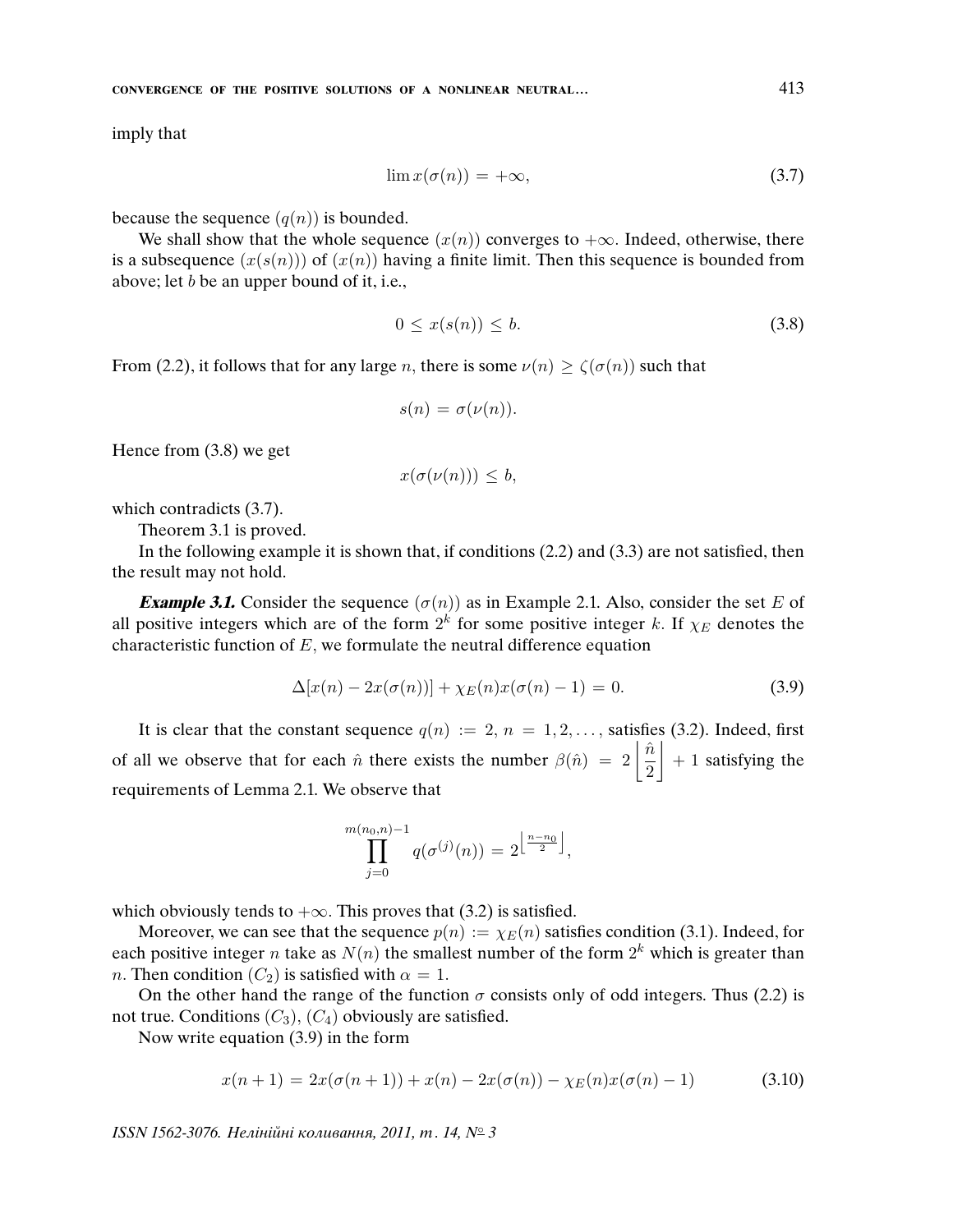and observe that any four consecutive values  $x_1, x_2, x_3, x_4$  of the sequence  $x(n)$  are sufficient to define all the next terms of the sequence. Also, due to the linearity of equation (3.10), if these values are equal to 0, then all the next terms of the sequence following them must be equal to 0. For instance, consider the solution  $(x(n))$  having initial values

$$
x(0) := 0, \quad x(1) = -\frac{1}{2}, \quad x(2) := 1.
$$

Then observe that  $J(0) = \{0, 1\}$  and condition (3.3) is not satisfied with  $n_0 = 0$ . The solution  $(x(n))$  with these initial values satisfies

$$
x(3) = 0, \quad x(4) = 1, \quad x(5) = x(6) = x(7) = x(8) = 0
$$

and therefore all the terms  $x(j)$  for  $j \ge 9$  are equal to 0. Thus the solution has limit zero and not +∞. This proves our original claim.

**4. The case**  $q(n) < 0$ . First we shall assume the following condition:

 $(C_5)$  The sequence  $(q(n))$  consists of negative real numbers.

We are going to investigate the convergence to zero of all positive solutions of equation (1.1). We give the following result:

**Theorem 4.1.** Assume that relation (2.2) as well as the conditions  $(C_2)$ ,  $(C_4)$  and  $(C_5)$  hold. Then any eventually nonnegative solution satis*fi*es

$$
\liminf x(n) = 0. \tag{4.1}
$$

Moreover, if the condition

$$
-1 < \liminf q(n) \le 0 \tag{4.2}
$$

holds, then  $\lim x(n) = 0$ .

**Proof.** Consider equation (1.1), where  $q(n) < 0$  for all n. Assuming that  $(x(n))$  is a nonnegative solution, the function

$$
z(n) := x(n) - q(n)x(\sigma(n))\tag{4.3}
$$

is nonnegative and, due to (1.1) and  $(C_4)$ , it satisfies  $\Delta(z(n)) \leq 0$ . This implies that  $(z(n))$  is a nonnegative decreasing sequence and, thus, it converges to some  $l \geq 0$ .

If  $l = 0$ , then due to the fact that  $z(n) \geq x(n) \geq 0$ , we have  $\lim x(n) = 0$  and therefore (4.1) is true.

We shall discuss the case  $l > 0$ . Assume that (4.1) does not hold. Then for some  $\varepsilon > 0$  and  $n_0$  we have  $x(\tau_i(n)) \geq \varepsilon$  for all  $j = 1, 2, \ldots, k$  and  $n \geq n_0$ . Hence, from  $(C_4)$  there is a  $\delta > 0$ such that

$$
f(x(\tau_1(n)), x(\tau_2(n)), \dots, x(\tau_k(n))) \ge \delta \tag{4.4}
$$

for all  $n \geq n_0$ . Hence we have

$$
0 = \Delta z(n) + p(n)f(x(\tau_1(n)), x(\tau_2(n)), \ldots, x(\tau_k(n))) \geq \Delta z(n) + p(n)\delta,
$$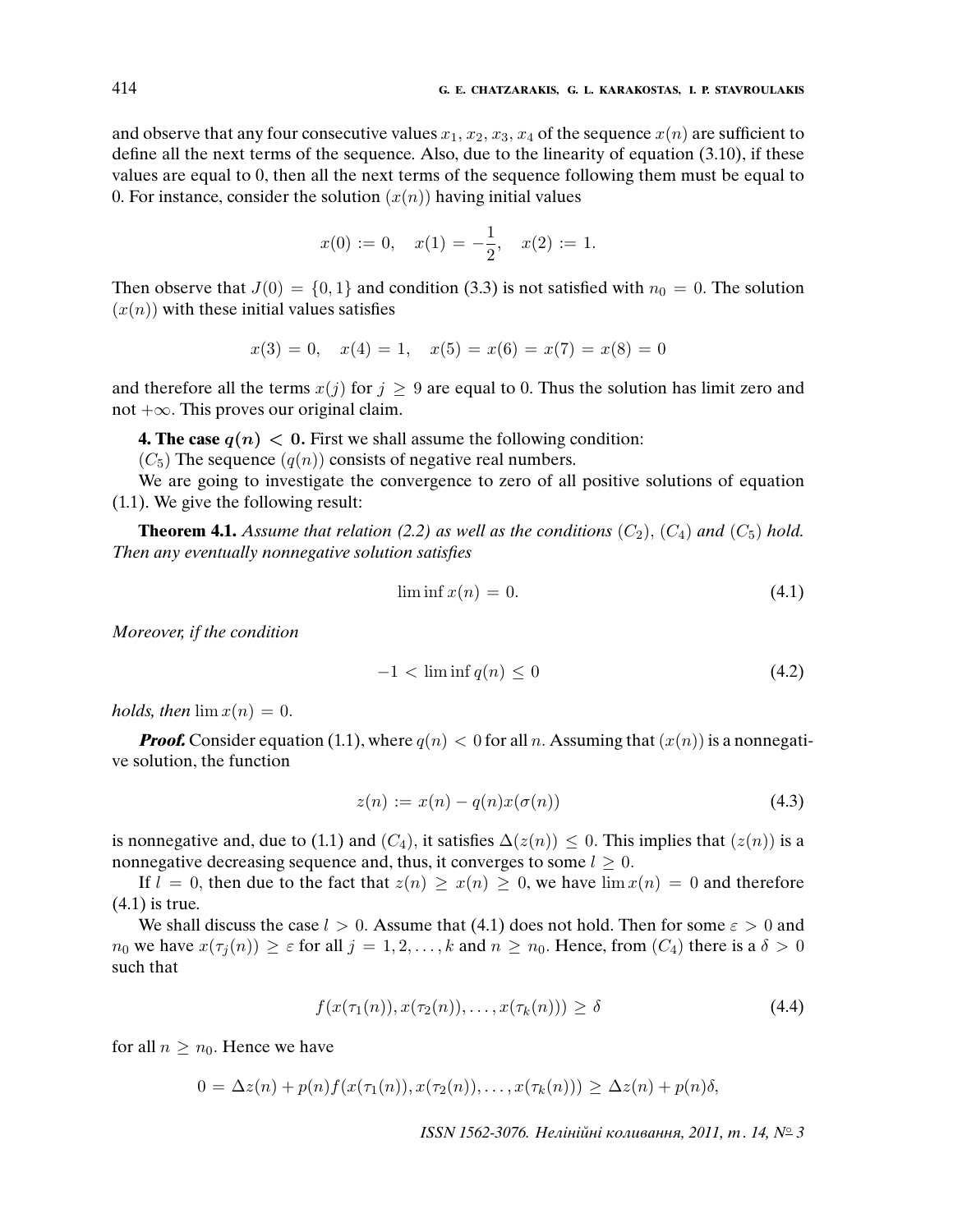or

$$
\Delta z(n) \leq -p(n)\delta.
$$

Summing up from *n* to  $N(n)$  (given in condition  $(C_2)$ ) we obtain

$$
z(N(n) + 1) - z(n) \leq -\delta\alpha.
$$

Taking the limits as  $n \to +\infty$  we get  $0 = l - l \le -\delta \alpha$ , a contradiction. Therefore (4.1) is true. Now assume that (4.2) holds. Again, if  $l = 0$ , then it follows that  $\lim x(n) = 0$ .

Assume that  $l > 0$ . Then, from the previous arguments, the existence of a sequence  $(\mu(n))$ is guaranteed such that

$$
\lim x(\mu(n)) = 0.
$$

From relation (4.3) on the one hand we get

$$
l = \lim z(n) = \lim [x(n) - q(n)x(\sigma(n))] \ge \lim \sup x(n) \ge 0
$$

and, on the other hand,

$$
z(\mu(n)) = x(\mu(n)) - q(\mu(n))x(\sigma(\mu(n))).
$$

Passing to the limits, from (4.2) we obtain

$$
l = \limsup[-q(\mu(n))x(\sigma(\mu(n)))] \le \limsup(-q(n))\limsup x(\sigma(\mu(n))) < l,
$$

a contradiction. Hence  $l = 0$ , a fact which implies that  $(x(n))$  converges to zero.

Theorem 4.1 is proved.

**Remark 4.1.** In the proof of the previous result the condition (4.2) plays a significant role. Indeed, we claim that if (4.2) is replaced with  $-1 \le \liminf q(n) \le 0$ , then the result  $\lim x(n) =$  $= 0$  might not be true.

To show this fact consider the neutral difference equation

$$
\Delta[x(n) - q(n-1)x(n-1)] + \min\{x(n), x(n-1)\} = 0,\tag{4.5}
$$

where the coefficient  $q(n)$  is defined by

$$
q(n) := \frac{1}{2}[(-1)^n - 1], \quad n = 1, 2, \dots
$$

Observe that (4.5) can be written in the difference form

$$
x(n + 1) = (1 + q(n))x(n) - q(n - 1)x(n - 1) - \min\{x(n), x(n - 1)\},\
$$

while the coefficient  $q(n)$  satisfies lim inf  $q(n) = -1$ . It is easy to see that the function

$$
f(u_1, u_2) := \min\{u_1, u_2\}
$$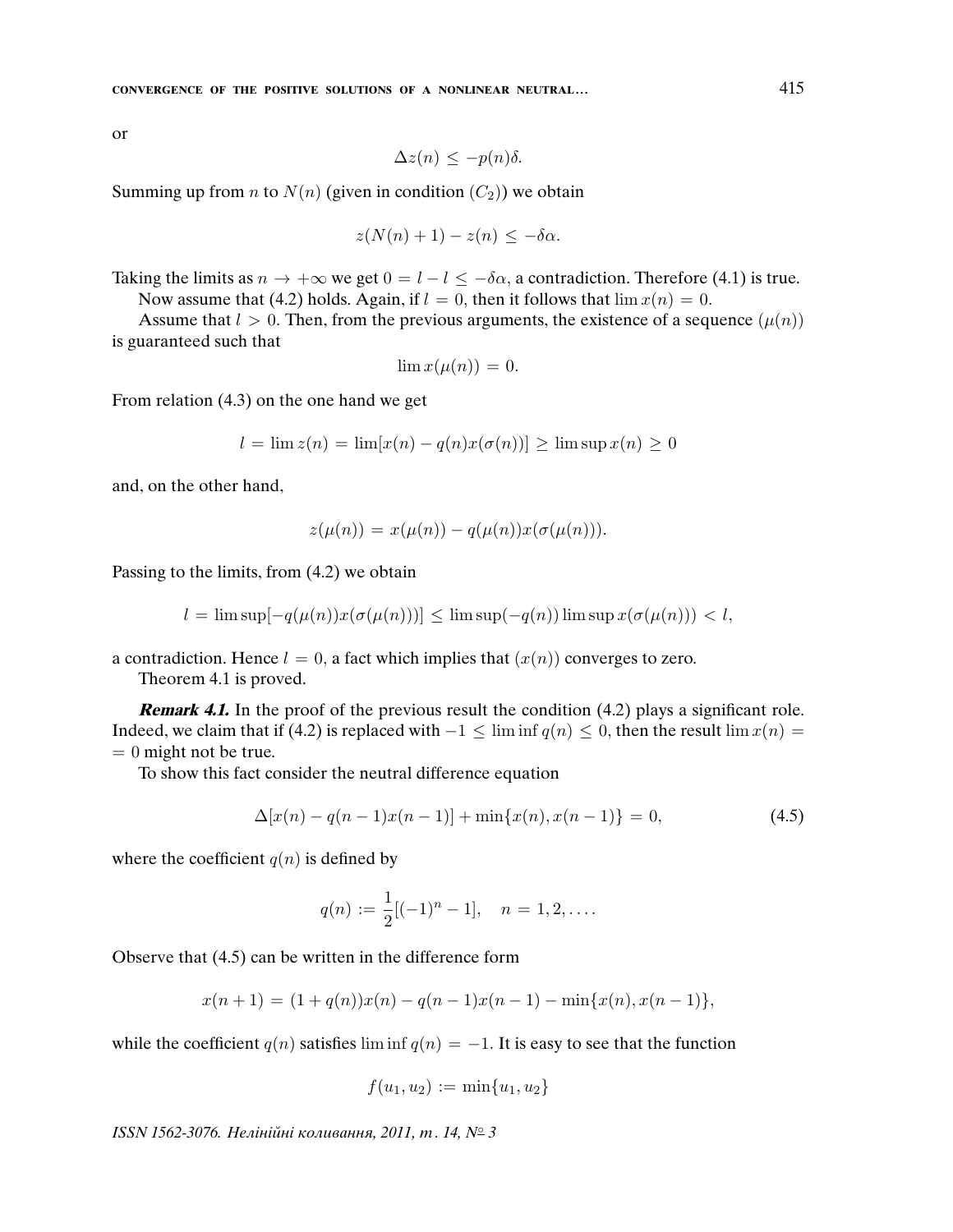satisfies the conditions of the theorem. Seeking for the solution  $(x(n))$  with the initial values  $x(0) = 0$  and  $x(1) = 1$  we obtain that  $x(n) = 0$ , if n is even and  $x(n) = 1$ , if n is odd, which, obviously, proves our claim.

Next we assume that

$$
\tau_j(n) = \tau(n), \quad j = 1, 2, \dots, k,
$$

and moreover

 $(C_6)$  Given any large integer N, there is an integer  $\rho$  such that

$$
[N,+\infty) \cap \mathbb{N} \subseteq \mathcal{R}(\tau|_{[\rho,+\infty)\cap \mathbb{N}}).
$$

We denote by  $\rho(N)$  the smallest integer with this property and assume that  $\lim \rho(N) = +\infty$ .  $(C_7)$  It holds  $\liminf p(n) > 0$ .

**Theorem 4.2.** Assume that condition (2.2) as well as  $(C_4)$ ,  $(C_5)$ ,  $(C_6)$  and  $(C_7)$  hold. Then any nonnegative solution of the equation

$$
\Delta[x(n) - q(n)x(\sigma(n))] + p(n)f(x(\tau(n))) = 0 \tag{4.6}
$$

converges to zero.

**Proof.** As previously, assuming that  $(x(n))$  is a nonnegative solution, the function

$$
z(n) := x(n) - q(n)x(\sigma(n))
$$

decreases and it converges to some  $l \geq 0$ .

Let  $\varepsilon > 0$ . It follows that there is some  $n_1$  such that  $|\Delta z(n)| < \varepsilon$  for all  $n \geq n_1$ . Therefore we have

$$
p(n)f(x(\tau(n))) < \varepsilon \tag{4.7}
$$

for all  $n \geq n_1$ .

Assume that there exists an increasing sequence of positive integers  $\mu(n)$  such that

$$
\lim x(\mu(n)) =: l_1 > 0. \tag{4.8}
$$

It is clear that  $l > 0$ , because, otherwise,  $l = 0$  and so it holds

$$
\lim q(\mu(n))x(\sigma(\mu(n))) = l_1.
$$

Thus the sequence  $(q(n))$  consists of positive terms, which is not true due to  $(C_5)$ . Hence  $l > 0$ .

We claim that there exists a sequence of positive integers  $\xi(n)$  converging to  $+\infty$  such that for some  $\delta > 0$  and an index  $n_2 \geq n_1$  it holds

$$
n \ge n_2 \implies x(\tau(\xi(n))) \ge \delta. \tag{4.9}
$$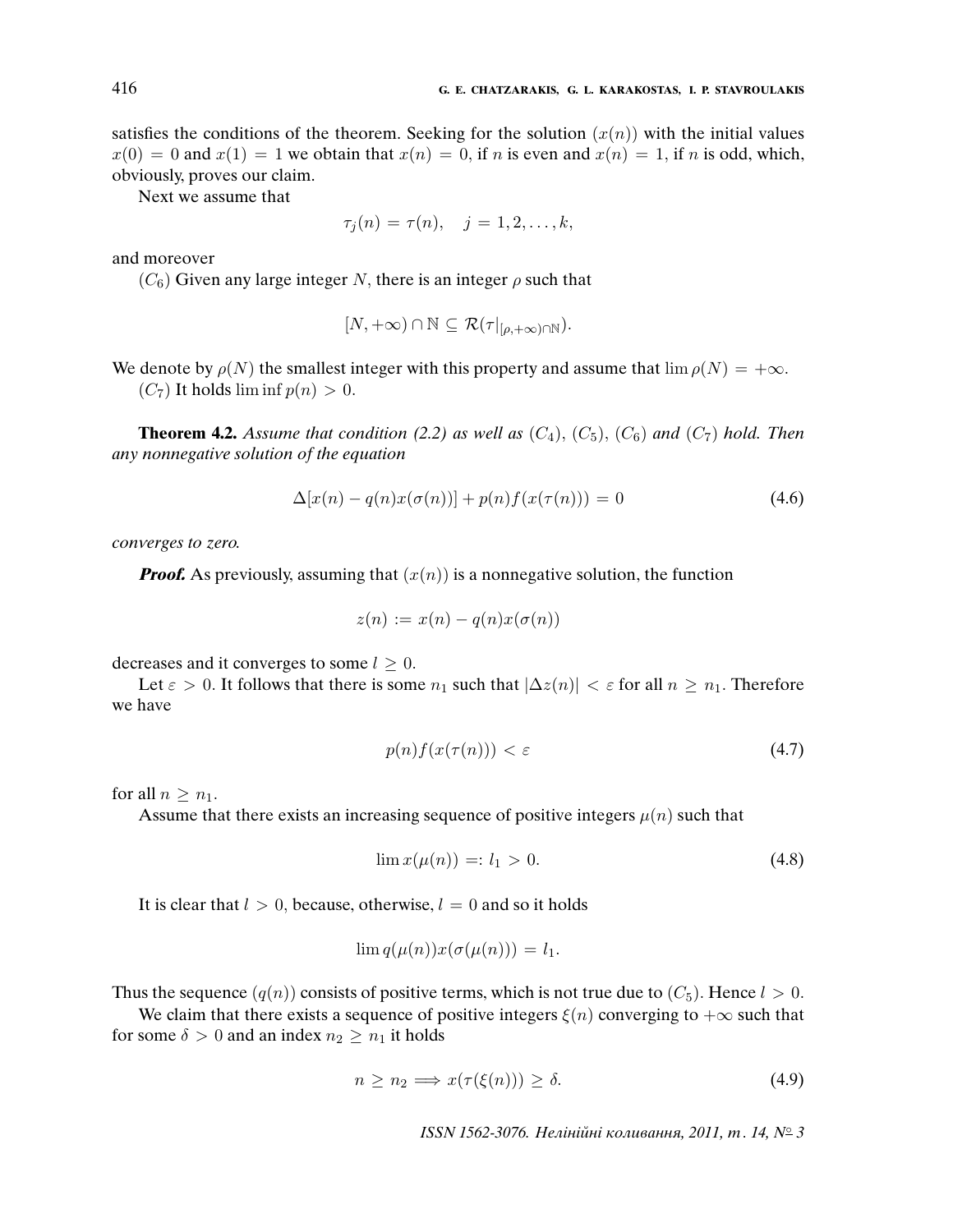Observe, also, that

$$
n \ge n_2 \Longrightarrow x(\mu(n)) + [-q(\mu(n))x(\sigma(\mu(n)))] = x(\mu(n)) - q(\mu(n))x(\sigma(\mu(n))) \ge l.
$$

This implies that for any fixed  $n \geq n_2$  at least one of the following cases holds:

(a) 
$$
x(\mu(n)) \ge \frac{l}{2}
$$
, (b)  $-q(\mu(n))x(\sigma(\mu(n))) \ge \frac{l}{2}$ .

Let us assume that case (a) holds for infinitely many indices, i.e., a sequence  $\eta(n)$  exists satisfying

$$
n \ge n_2 \Longrightarrow x(\mu(\eta(n))) \ge \frac{l}{2}.
$$

Then, because of  $(C_6)$ , there is a  $n_3 \geq n_2$  and an increasing sequence  $(\xi(n))$  with  $\xi(n) \geq$  $\geq \rho(\mu(\eta(n)))$  and such that  $\tau(\xi(n)) = \mu(\eta(n))$ . Clearly we have  $\lim \xi(n) = +\infty$ . Hence it holds

$$
x(\tau(\xi(n))) \ge \frac{l}{2}
$$

for all  $n \ge n_3$  and (4.9) is proved with  $\delta = \frac{l}{2}$  $\frac{1}{2}$ .

Next, assume that case (b) holds for all terms of some sequence  $\eta(n)$ . Consider an upper bound B of the sequence  $(-q(n))$ . Then we obtain

$$
\frac{l}{2} \leq -q(\eta(n))x(\sigma(\eta(n))) \leq Bx(\sigma(\eta(n)))
$$

for all  $n \geq n_2$ . This and condition (2.2) imply the existence of a increasing unbounded sequence  $(\xi(n))$  with  $\xi(n) \ge \rho(\sigma(\eta(n)))$  and some  $n_3 \ge n_2$ , such that  $\tau(\xi(n)) = \sigma(\eta(n))$ . Hence we have

$$
x(\tau(\xi(n))) \geq \frac{l}{2B},
$$

for all  $n \ge n_3$ , which shows that our claim in (4.9) is true with  $\delta = \frac{l}{2}$  $\frac{1}{2B}$ .

Now, from condition  $(C_4)$ , it follows that there exists a  $\theta > 0$  satisfying

$$
f(x(\tau(\xi(n)))) \ge \theta
$$

for all  $n \geq n_3$ . Taking into account  $(C_4)$  and (4.7) we get

$$
\varepsilon > p(\xi(n))f(x(\tau(\xi(n)))) > p(\xi(n))\theta
$$

for all  $n \geq n_3$ . The last inequality, in view of  $(C_7)$  and the arbitrariness of  $\varepsilon$ , leads to a contradiction. Thus there is no sequence  $(\mu(n))$  satisfying (4.8), which means that the solution  $(x(n))$ converges to zero. The proof is complete.

1. Agarwal R. P., Bohner M., Grace S. R., O'Regan D. Discrete oscillation theory. — New York: Hindawi Publ. Corp., 2005.